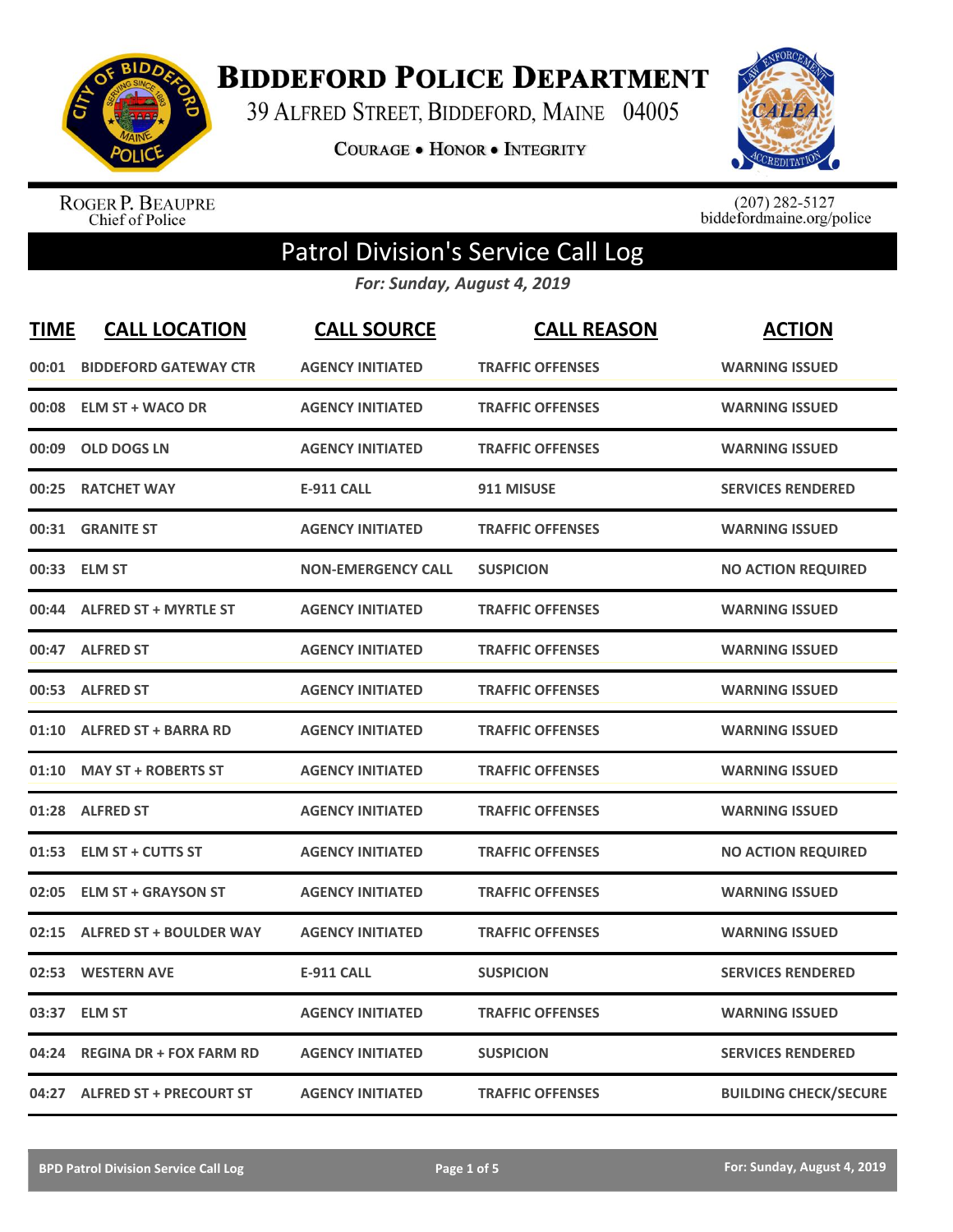| <b>TIME</b> | <b>CALL LOCATION</b>                                | <b>CALL SOURCE</b>        | <b>CALL REASON</b>         | <b>ACTION</b>            |
|-------------|-----------------------------------------------------|---------------------------|----------------------------|--------------------------|
|             | 05:14 WEST ST                                       | <b>NON-EMERGENCY CALL</b> | <b>DISABLED VEHICLE</b>    | <b>SERVICES RENDERED</b> |
|             | 05:32 ALFRED ST + BOULDER WAY                       | <b>AGENCY INITIATED</b>   | <b>TRAFFIC OFFENSES</b>    | <b>VSAC ISSUED</b>       |
|             | 05:59 ALFRED ST + ANDREWS RD                        | <b>AGENCY INITIATED</b>   | <b>TRAFFIC OFFENSES</b>    | <b>WARNING ISSUED</b>    |
|             | 06:07 MAY ST + ALFRED ST                            | <b>AGENCY INITIATED</b>   | <b>TRAFFIC OFFENSES</b>    | <b>WARNING ISSUED</b>    |
| 06:09       | <b>MARINER WAY</b>                                  | <b>AGENCY INITIATED</b>   | <b>TRAFFIC OFFENSES</b>    | <b>WARNING ISSUED</b>    |
| 06:18       | <b>BIDDEFORD GATEWAY CTR</b>                        | <b>AGENCY INITIATED</b>   | <b>TRAFFIC OFFENSES</b>    | <b>VSAC ISSUED</b>       |
| 07:58       | <b>HILLS BEACH RD + SURF AVE</b>                    | <b>AGENCY INITIATED</b>   | <b>SHELLFISH VIOLATION</b> | <b>WARNING ISSUED</b>    |
|             | 08:03 ALFRED ST                                     | <b>AGENCY INITIATED</b>   | <b>TRAFFIC OFFENSES</b>    | <b>WARNING ISSUED</b>    |
|             | 08:19 ELM ST                                        | <b>AGENCY INITIATED</b>   | <b>TRAFFIC OFFENSES</b>    | <b>WARNING ISSUED</b>    |
|             | 08:29 SOUTH ST                                      | <b>AGENCY INITIATED</b>   | <b>TRAFFIC OFFENSES</b>    | <b>WARNING ISSUED</b>    |
|             | 08:31 ELM ST                                        | <b>AGENCY INITIATED</b>   | <b>TRAFFIC OFFENSES</b>    | <b>WARNING ISSUED</b>    |
|             | 08:32 CENTER ST + GREEN ST                          | <b>NON-EMERGENCY CALL</b> | <b>PARKING COMPLAINT</b>   | <b>SERVICES RENDERED</b> |
|             | 08:38 ELM ST                                        | <b>AGENCY INITIATED</b>   | <b>TRAFFIC OFFENSES</b>    | <b>WARNING ISSUED</b>    |
| 08:48       | <b>ALFRED ST</b>                                    | <b>AGENCY INITIATED</b>   | <b>TRAFFIC OFFENSES</b>    | <b>VSAC ISSUED</b>       |
|             | 08:54 ADAMS ST + JEFFERSON ST                       | <b>AGENCY INITIATED</b>   | <b>ALL OTHER</b>           | <b>SERVICES RENDERED</b> |
|             | 08:59 GUINEA RD                                     | <b>NON-EMERGENCY CALL</b> | <b>ANIMAL COMPLAINT</b>    | <b>SERVICES RENDERED</b> |
|             | 09:06 MAINE TPKE                                    | <b>AGENCY INITIATED</b>   | <b>TRAFFIC OFFENSES</b>    | <b>VSAC ISSUED</b>       |
|             | 09:34 ALFRED ST                                     | <b>AGENCY INITIATED</b>   | <b>TRAFFIC OFFENSES</b>    | <b>WARNING ISSUED</b>    |
|             | 09:43 LESTER B ORCUTT BLVD + ST MA AGENCY INITIATED |                           | <b>ARTICLES LOST/FOUND</b> | <b>SERVICES RENDERED</b> |
|             | 09:46 ALFRED ST                                     | <b>AGENCY INITIATED</b>   | <b>TRAFFIC OFFENSES</b>    | <b>WARNING ISSUED</b>    |
|             | 09:48 WESTERN AVE                                   | <b>E-911 CALL</b>         | <b>SUSPICION</b>           | <b>SERVICES RENDERED</b> |
|             | 09:50 BIDDEFORD GATEWAY CTR                         | E-911 CALL                | 911 MISUSE                 | <b>WARNING ISSUED</b>    |
|             | 09:54 MARINER WAY                                   | <b>AGENCY INITIATED</b>   | <b>TRAFFIC OFFENSES</b>    | <b>WARNING ISSUED</b>    |
|             | 10:06 BOULDER WAY                                   | <b>E-911 CALL</b>         | 911 MISUSE                 | <b>WARNING ISSUED</b>    |
|             | 10:13 MAY ST                                        | <b>AGENCY INITIATED</b>   | <b>TRAFFIC OFFENSES</b>    | <b>WARNING ISSUED</b>    |
|             | 10:18 GRANITE ST                                    | <b>NON-EMERGENCY CALL</b> | <b>DISTURBANCE / NOISE</b> | <b>SERVICES RENDERED</b> |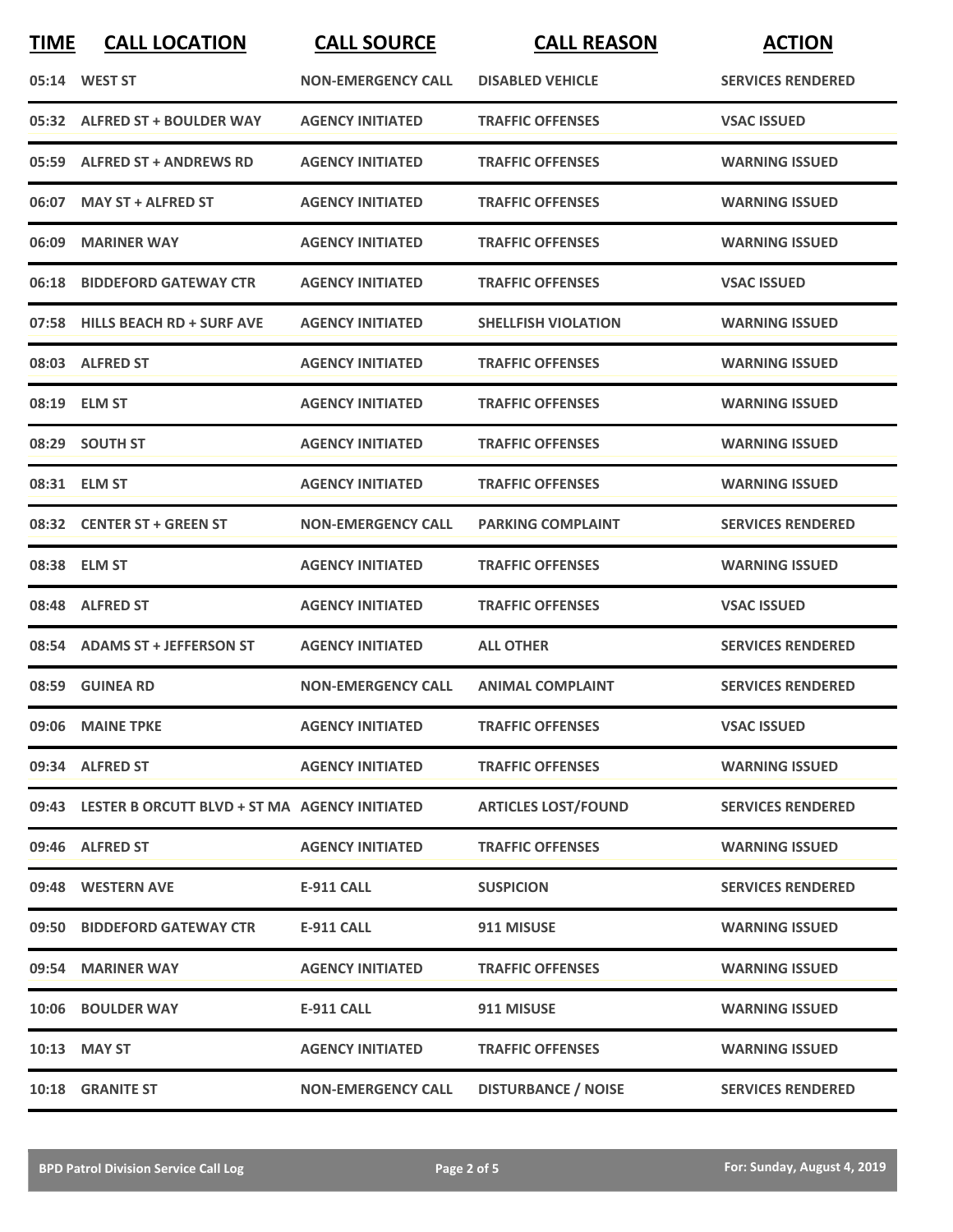| <b>TIME</b> | <b>CALL LOCATION</b>            | <b>CALL SOURCE</b>        | <b>CALL REASON</b>            | <b>ACTION</b>             |
|-------------|---------------------------------|---------------------------|-------------------------------|---------------------------|
|             | 10:52 ALFRED ST                 | <b>AGENCY INITIATED</b>   | <b>TRAFFIC OFFENSES</b>       | <b>VSAC ISSUED</b>        |
| 11:13       | <b>BARRA RD</b>                 | <b>AGENCY INITIATED</b>   | <b>TRAFFIC OFFENSES</b>       | <b>WARNING ISSUED</b>     |
|             | 11:20 ALFRED ST                 | <b>AGENCY INITIATED</b>   | <b>TRAFFIC OFFENSES</b>       | <b>VSAC ISSUED</b>        |
|             | 11:42 BARRA RD                  | <b>AGENCY INITIATED</b>   | <b>TRAFFIC OFFENSES</b>       | <b>VSAC ISSUED</b>        |
|             | 12:01 ALFRED ST                 | <b>AGENCY INITIATED</b>   | <b>TRAFFIC OFFENSES</b>       | <b>VSAC ISSUED</b>        |
|             | 12:11 ELM ST                    | <b>AGENCY INITIATED</b>   | <b>TRAFFIC OFFENSES</b>       | <b>WARNING ISSUED</b>     |
| 12:15       | <b>ALFRED ST</b>                | <b>AGENCY INITIATED</b>   | <b>TRAFFIC OFFENSES</b>       | <b>VSAC ISSUED</b>        |
|             | 12:37 HILLS BEACH RD            | <b>NON-EMERGENCY CALL</b> | <b>ANIMAL COMPLAINT</b>       | <b>SERVICES RENDERED</b>  |
|             | 13:12 ELM ST                    | <b>E-911 CALL</b>         | 911 MISUSE                    | <b>NO ACTION REQUIRED</b> |
|             | 13:18 ALFRED ST                 | <b>NON-EMERGENCY CALL</b> | <b>SUSPICION</b>              | <b>GONE ON ARRIVAL</b>    |
|             | 13:23 ELM ST                    | <b>AGENCY INITIATED</b>   | <b>TRAFFIC OFFENSES</b>       | <b>WARNING ISSUED</b>     |
|             | 13:41 BARRA RD                  | <b>AGENCY INITIATED</b>   | <b>TRAFFIC OFFENSES</b>       | <b>WARNING ISSUED</b>     |
| 13:54       | <b>MAY ST</b>                   | <b>AGENCY INITIATED</b>   | <b>TRAFFIC OFFENSES</b>       | <b>WARNING ISSUED</b>     |
| 13:55       | <b>PIKE ST</b>                  | <b>RADIO</b>              | <b>PARKING COMPLAINT</b>      | <b>SERVICES RENDERED</b>  |
| 14:07       | <b>LAMBERT ST</b>               | <b>AGENCY INITIATED</b>   | <b>TRAFFIC OFFENSES</b>       | <b>VSAC ISSUED</b>        |
|             | 14:14 ALFRED ST                 | <b>WALK-IN AT STATION</b> | <b>ALL OTHER</b>              | <b>SERVICES RENDERED</b>  |
|             | 14:23 BEN AVE                   | <b>NON-EMERGENCY CALL</b> | <b>ANIMAL COMPLAINT</b>       | <b>SERVICES RENDERED</b>  |
|             | 14:24 ALFRED ST                 | <b>AGENCY INITIATED</b>   | <b>TRAFFIC OFFENSES</b>       | <b>VSAC ISSUED</b>        |
|             | 14:28 CRESCENT ST               | <b>AGENCY INITIATED</b>   | <b>TRAFFIC OFFENSES</b>       | <b>VSAC ISSUED</b>        |
|             | 15:40 PRECOURT ST + MOUNTAIN RD | <b>AGENCY INITIATED</b>   | <b>TRAFFIC OFFENSES</b>       | <b>WARNING ISSUED</b>     |
|             | 15:44 SULLIVAN ST + BACON ST    | <b>RADIO</b>              | <b>ARTICLES LOST/FOUND</b>    | <b>SERVICES RENDERED</b>  |
|             | 15:47 ALFRED ST                 | <b>NON-EMERGENCY CALL</b> | <b>COURT ORDERED CHECK IN</b> | <b>SERVICES RENDERED</b>  |
|             | 15:49 WEST ST                   | <b>AGENCY INITIATED</b>   | <b>TRAFFIC OFFENSES</b>       | <b>WARNING ISSUED</b>     |
| 15:50       | <b>LINCOLN ST</b>               | <b>E-911 CALL</b>         | 911 MISUSE                    | <b>NO ACTION REQUIRED</b> |
|             | 15:55 BACON ST + SULLIVAN ST    | <b>RADIO</b>              | <b>ARTICLES LOST/FOUND</b>    | <b>REPORT TAKEN</b>       |
|             | 16:00 WEST ST + GUINEA RD       | <b>AGENCY INITIATED</b>   | <b>TRAFFIC OFFENSES</b>       | <b>WARNING ISSUED</b>     |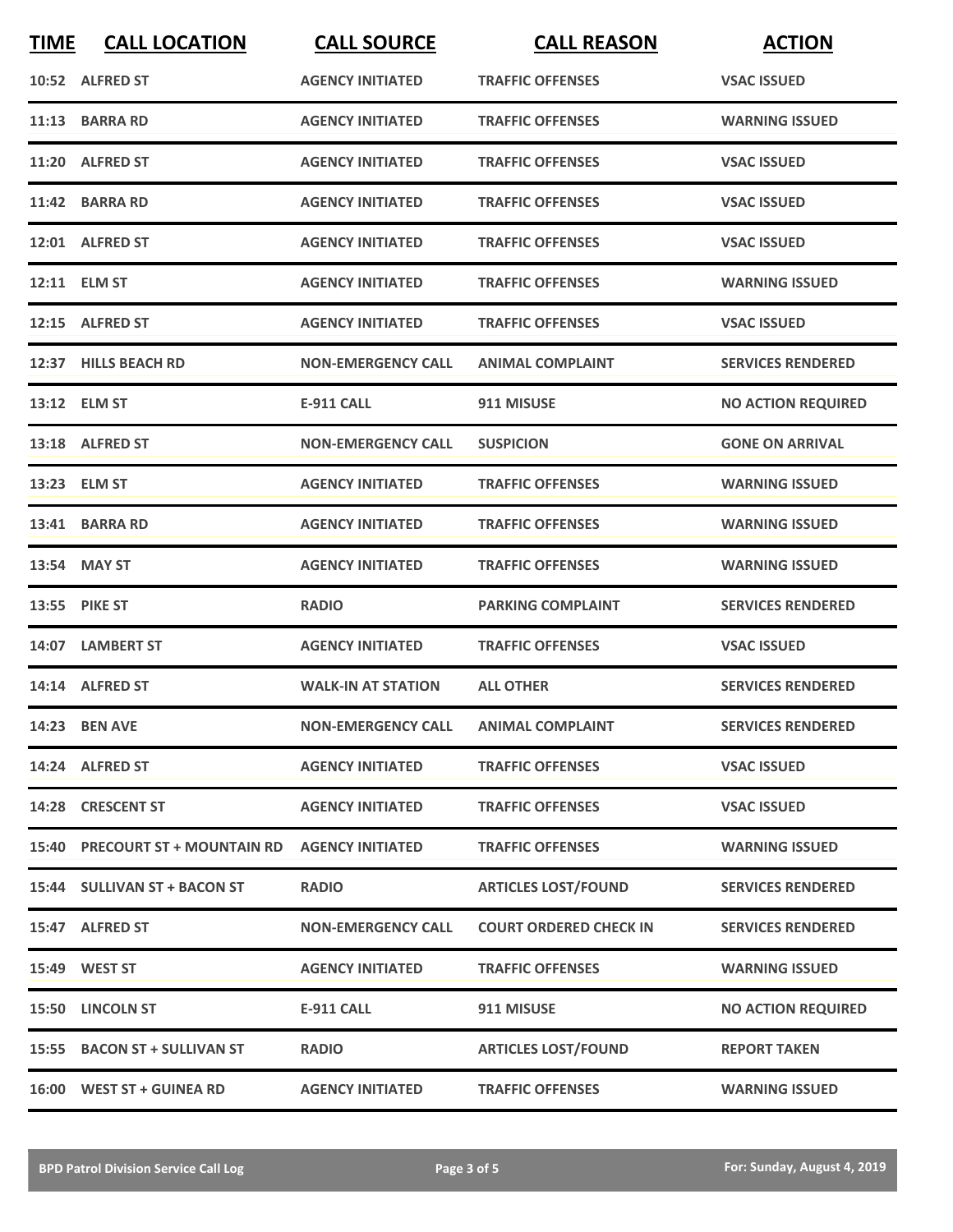| <b>TIME</b> | <b>CALL LOCATION</b>          | <b>CALL SOURCE</b>        | <b>CALL REASON</b>         | <b>ACTION</b>               |
|-------------|-------------------------------|---------------------------|----------------------------|-----------------------------|
|             | 16:01 ELM ST + COLE RD        | <b>AGENCY INITIATED</b>   | <b>TRAFFIC OFFENSES</b>    | <b>WARNING ISSUED</b>       |
|             | 16:13 WEST ST                 | <b>AGENCY INITIATED</b>   | <b>TRAFFIC OFFENSES</b>    | <b>WARNING ISSUED</b>       |
|             | 16:28 POOL ST + DECARY RD     | <b>AGENCY INITIATED</b>   | <b>TRAFFIC OFFENSES</b>    | <b>WARNING ISSUED</b>       |
|             | 16:29 OLD DOGS LN             | <b>WALK-IN AT STATION</b> | <b>HARASSMENT</b>          | <b>SERVICES RENDERED</b>    |
|             | 16:30 ELM ST + WACO DR        | <b>AGENCY INITIATED</b>   | <b>TRAFFIC OFFENSES</b>    | <b>WARNING ISSUED</b>       |
|             | 16:36 POOL ST + DECARY RD     | <b>AGENCY INITIATED</b>   | <b>TRAFFIC OFFENSES</b>    | <b>WARNING ISSUED</b>       |
|             | 16:45 ROCKY WAY               | <b>E-911 CALL</b>         | 911 MISUSE                 | <b>NO ACTION REQUIRED</b>   |
|             | 16:46 GRENIER AVE             | <b>NON-EMERGENCY CALL</b> | <b>ASSIST PD AGENCY</b>    | <b>SERVICES RENDERED</b>    |
|             | 16:46 ALFRED ST               | <b>AGENCY INITIATED</b>   | <b>TRAFFIC OFFENSES</b>    | <b>WARNING ISSUED</b>       |
|             | 17:05 MASON ST                | <b>NON-EMERGENCY CALL</b> | <b>PARKING COMPLAINT</b>   | <b>SERVICES RENDERED</b>    |
|             | 17:07 HILLS BEACH RD          | <b>NON-EMERGENCY CALL</b> | <b>PARKING COMPLAINT</b>   | <b>NO VIOLATION</b>         |
| 17:17       | <b>BIRCH ST</b>               | <b>NON-EMERGENCY CALL</b> | <b>CHECK WELFARE</b>       | <b>SERVICES RENDERED</b>    |
| 17:23       | <b>MILE STRETCH RD</b>        | <b>E-911 CALL</b>         | 911 MISUSE                 | <b>NEGATIVE CONTACT</b>     |
|             | 17:29 POOL ST + MARIAL AVE    | <b>AGENCY INITIATED</b>   | <b>TRAFFIC OFFENSES</b>    | <b>CITATION ISSUED</b>      |
|             | 18:04 GOLDEN AVE              | <b>E-911 CALL</b>         | 911 MISUSE                 | <b>WARNING ISSUED</b>       |
|             | 18:13 SOUTH ST                | <b>AGENCY INITIATED</b>   | <b>TRAFFIC OFFENSES</b>    | <b>WARNING ISSUED</b>       |
|             | 18:29 WESTMORE AVE            | <b>E-911 CALL</b>         | 911 MISUSE                 | <b>SERVICES RENDERED</b>    |
|             | 18:30 WASHINGTON ST           | <b>RADIO</b>              | <b>CHECK WELFARE</b>       | <b>SERVICES RENDERED</b>    |
|             | 18:39 SOUTH ST                | <b>AGENCY INITIATED</b>   | <b>TRAFFIC OFFENSES</b>    | <b>CITATION ISSUED</b>      |
|             | 18:39 CENTER ST               | <b>AGENCY INITIATED</b>   | <b>PAPERWORK</b>           | <b>PAPERWORK NOT SERVED</b> |
|             | 18:52 INDIAN RIDGE DR         | <b>NON-EMERGENCY CALL</b> | <b>ALL OTHER</b>           | <b>NEGATIVE CONTACT</b>     |
|             | 18:54 ALFRED ST               | <b>NON-EMERGENCY CALL</b> | <b>ALL OTHER</b>           | <b>NO ACTION REQUIRED</b>   |
|             | 19:19 GEORGE ST               | <b>AGENCY INITIATED</b>   | <b>WARRANT ARREST</b>      | <b>SERVICES RENDERED</b>    |
|             | 20:12 HILL ST                 | <b>AGENCY INITIATED</b>   | <b>PAPERWORK</b>           | <b>PAPERWORK SERVED</b>     |
|             | 20:46 ALFRED ST + FRANKLIN ST | <b>AGENCY INITIATED</b>   | <b>DOMESTIC COMPLAINTS</b> | <b>REPORT TAKEN</b>         |
|             | 20:53 ROCKY WAY               | <b>E-911 CALL</b>         | 911 MISUSE                 | <b>NO ACTION REQUIRED</b>   |